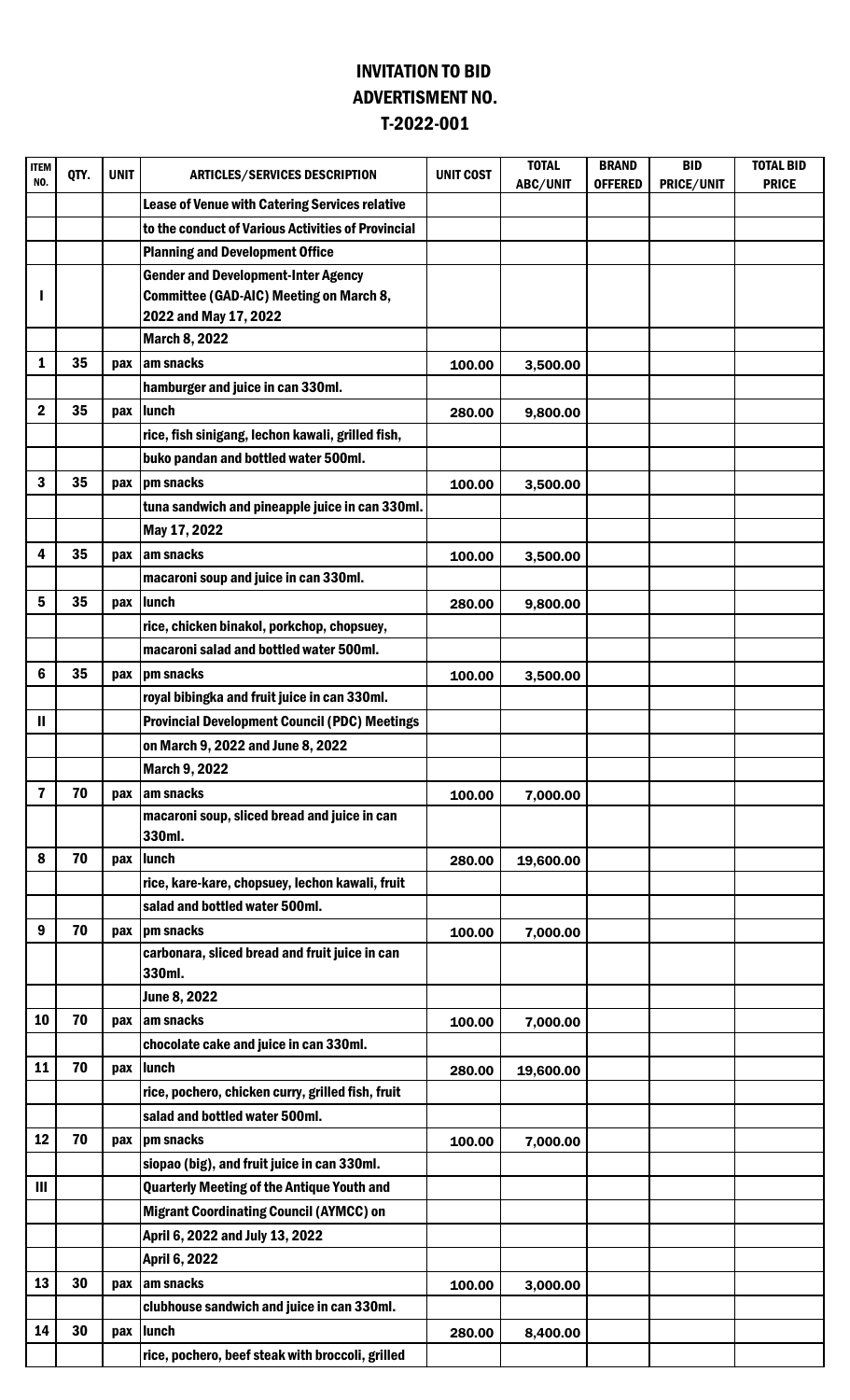|     |    |     | fish, fruit salad and bottled water 500ml.            |        |           |  |  |
|-----|----|-----|-------------------------------------------------------|--------|-----------|--|--|
| 15  | 30 | pax | pm snacks                                             | 100.00 | 3,000.00  |  |  |
|     |    |     | hamburger and fruit juice in can 330ml.               |        |           |  |  |
|     |    |     | <b>July 13, 2022</b>                                  |        |           |  |  |
| 16  | 30 | pax | am snacks                                             | 100.00 | 3,000.00  |  |  |
|     |    |     | pancit canton, sliced bread and juice in can          |        |           |  |  |
|     |    |     | 330ml.                                                |        |           |  |  |
| 17  | 30 | pax | lunch                                                 | 280.00 | 8,400.00  |  |  |
|     |    |     | rice, pork nilaga, chicken adobo, fish fillet,        |        |           |  |  |
|     |    |     | leche flan and bottled waer 500ml.                    |        |           |  |  |
| 18  | 30 | pax | pm snacks                                             | 100.00 | 3,000.00  |  |  |
|     |    |     | siopao (big), and fruit juice in can 330ml.           |        |           |  |  |
| IV  |    |     | <b>Advocacy for OFW and their Family to become</b>    |        |           |  |  |
|     |    |     | membes of OFW Organization on April 21, 2022          |        |           |  |  |
| 19  | 60 | pax | am snacks                                             | 100.00 | 6,000.00  |  |  |
|     |    |     | carbonara, sliced bread and juice in can 330ml.       |        |           |  |  |
| 20  | 60 | pax | lunch                                                 | 280.00 | 16,800.00 |  |  |
|     |    |     | rice, fish sinigang, pork adobo, chopsuey, fruit      |        |           |  |  |
|     |    |     | salad and bottled water 500ml.                        |        |           |  |  |
| 21  | 60 | pax | pm snacks                                             | 100.00 | 6,000.00  |  |  |
|     |    |     | clubhouse sandwich and fruit juice in can 330ml.      |        |           |  |  |
| V.  |    |     | <b>MARIREDEP Task Force Semestral Proponents</b>      |        |           |  |  |
|     |    |     | Group Meetings on April 22, 2022 and June             |        |           |  |  |
|     |    |     | 17, 2022                                              |        |           |  |  |
| 22  | 40 |     | April 22, 2022<br>am snacks                           |        |           |  |  |
|     |    | pax | carbonara, sliced bread and pineapple juice           | 100.00 | 4,000.00  |  |  |
|     |    |     | in can 330ml.                                         |        |           |  |  |
| 23  | 40 | pax | lunch                                                 | 280.00 | 11,200.00 |  |  |
|     |    |     | rice, kare-kare, chicken curry, grilled fish, fruit   |        |           |  |  |
|     |    |     | salad and bottled water 500ml.                        |        |           |  |  |
| 24  | 40 | pax | pm snacks                                             | 100.00 | 4,000.00  |  |  |
|     |    |     | tuna sandwich and fruit juice in can 330ml.           |        |           |  |  |
|     |    |     | June 17, 2022                                         |        |           |  |  |
| 25  | 40 | pax | am snacks                                             | 100.00 | 4,000.00  |  |  |
|     |    |     | spaghetti, sliced bread and juice in can 330ml.       |        |           |  |  |
| 26  | 40 | pax | lunch                                                 | 280.00 | 11,200.00 |  |  |
|     |    |     | rice, pork sinigang, lumpia shanghai, grilled         |        |           |  |  |
|     |    |     | fish, fruit salad and bottled water 500ml.            |        |           |  |  |
| 27  | 40 | pax | pm snacks                                             | 100.00 | 4,000.00  |  |  |
|     |    |     | cheese burger and fruit juice in can 330ml.           |        |           |  |  |
| VI  |    |     | <b>Excellence in Local Governance (EXCELL)</b>        |        |           |  |  |
|     |    |     | <b>Evaluation on April 22, 2022</b>                   |        |           |  |  |
| 28  | 60 | pax | am snacks                                             | 100.00 | 6,000.00  |  |  |
|     |    |     | pancit canton, sliced bread and fruit juice in        |        |           |  |  |
|     |    |     | can 330ml.                                            |        |           |  |  |
| 29  | 60 | pax | lunch                                                 | 280.00 | 16,800.00 |  |  |
|     |    |     | rice, pochero, grilled fish (tangigue), beef          |        |           |  |  |
|     |    |     | steak with broccoli, leche flan and bottled           |        |           |  |  |
|     |    |     | water 500ml.                                          |        |           |  |  |
| 30  | 60 | pax | pm snacks                                             | 100.00 | 6,000.00  |  |  |
|     |    |     | siopao (big), and carbonated drinks in can<br>330ml.  |        |           |  |  |
|     |    |     | <b>Provincial Project Monitoring Committee</b>        |        |           |  |  |
| VII |    |     | (PPMC) Meeting on April 26, 2022 and June 15,<br>2022 |        |           |  |  |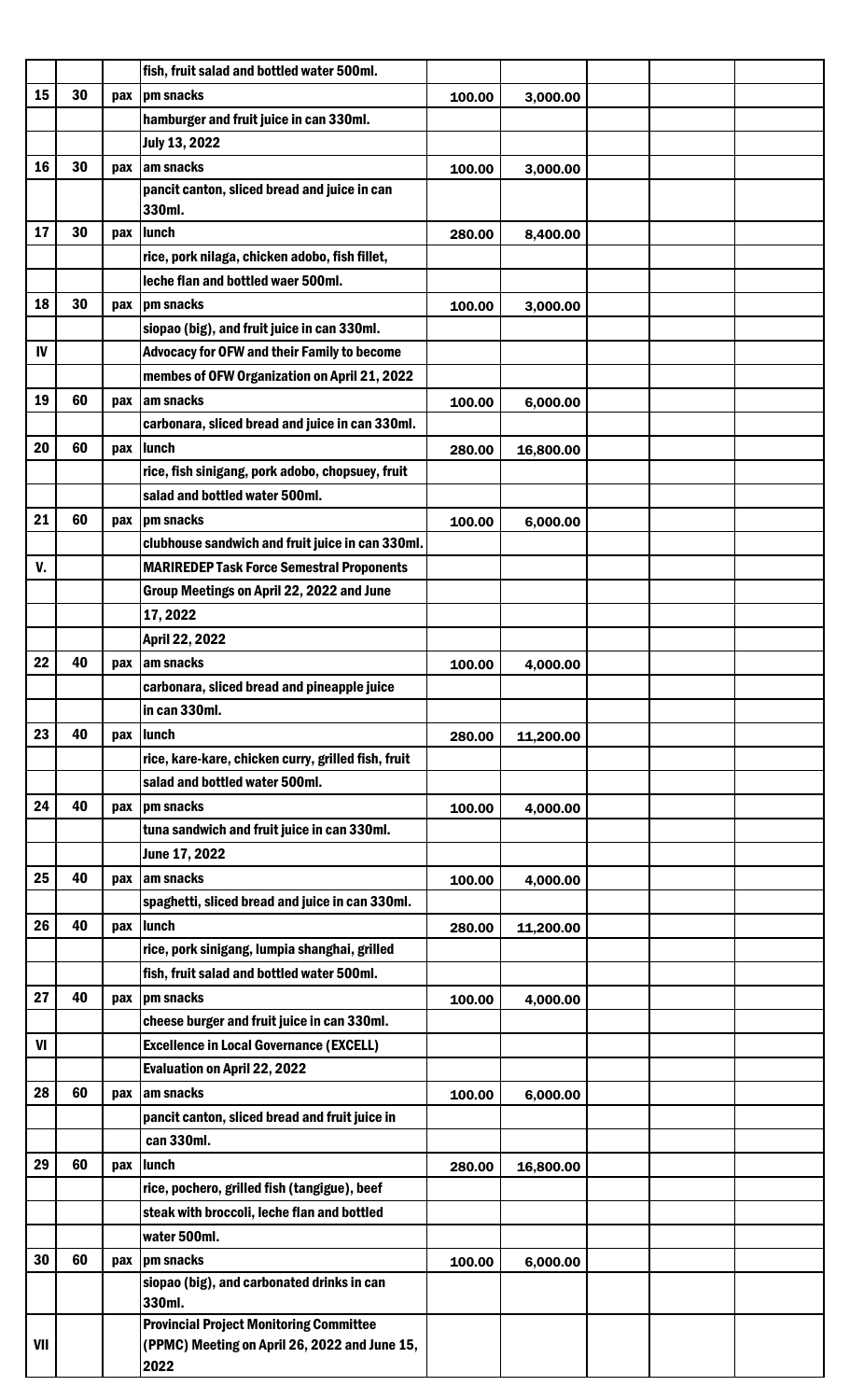|                  |    |     | April 26, 2022                                               |        |           |  |  |
|------------------|----|-----|--------------------------------------------------------------|--------|-----------|--|--|
| 31               | 30 | pax | am snacks                                                    | 100.00 | 3,000.00  |  |  |
|                  |    |     | ham and cheese sandwich and juice in can<br>330ml.           |        |           |  |  |
| 32               | 30 | pax | lunch                                                        | 280.00 | 8,400.00  |  |  |
|                  |    |     | rice, pochero, beef steak with broccoli, pork                |        |           |  |  |
|                  |    |     | chop, fruit salad and bottled water 500ml.                   |        |           |  |  |
| 33               | 30 | pax | pm snacks                                                    | 100.00 | 3,000.00  |  |  |
|                  |    |     | baked macaroni and fruit juice in can 330ml.                 |        |           |  |  |
|                  |    |     | June 15, 2022                                                |        |           |  |  |
| 34               | 30 | pax | am snacks                                                    | 100.00 | 3,000.00  |  |  |
|                  |    |     | clubhouse sandwich and juice in can 330ml.                   |        |           |  |  |
| 35               | 30 | pax | lunch                                                        | 280.00 | 8,400.00  |  |  |
|                  |    |     | rice, tinolang manok (native), pork adobo,                   |        |           |  |  |
|                  |    |     | fried chicken, buko pandan and bottled water                 |        |           |  |  |
|                  |    |     | 500ml.                                                       |        |           |  |  |
| 36               | 30 | pax | pm snacks                                                    | 100.00 | 3,000.00  |  |  |
|                  |    |     | chicken sandwich, fruit juice in can 330ml.                  |        |           |  |  |
| VIII             |    |     | <b>Provincial Statistics Committee Meeting on</b>            |        |           |  |  |
|                  |    |     | April 26, 2022                                               |        |           |  |  |
| 37               | 50 | pax | am snacks                                                    | 100.00 | 5,000.00  |  |  |
|                  |    |     | spaghetti, toasted bread and softdrinks in can<br>330ml.     |        |           |  |  |
| 38               | 50 | pax | lunch                                                        | 280.00 | 14,000.00 |  |  |
|                  |    |     | rice, chicken binakol, fish fillet, menudo, leche            |        |           |  |  |
|                  |    |     | flan and bottled water 500ml.                                |        |           |  |  |
| 39               | 50 |     | pax   pm snacks                                              | 100.00 | 5,000.00  |  |  |
|                  |    |     | hamburger and pineapple juice in can 330ml.                  |        |           |  |  |
| $\mathbf{I}$     |    |     | <b>Philippine Rural Development Progam (PRDP)</b>            |        |           |  |  |
|                  |    |     | <b>Proponents Group Meeting on April 27, 2022</b>            |        |           |  |  |
| 40               | 30 | pax | am snacks                                                    | 100.00 | 3,000.00  |  |  |
|                  |    |     | carbonara, sliced bread and juice in can 330ml.              |        |           |  |  |
| 41               | 30 | pax | lunch                                                        | 280.00 | 8,400.00  |  |  |
|                  |    |     | rice, kadyos/baboy/langka, chopsuey, fried                   |        |           |  |  |
|                  |    |     | chicken, leche flan and bottled water 500ml.                 |        |           |  |  |
| 42               | 30 | pax | pm snacks                                                    | 100.00 | 3,000.00  |  |  |
|                  |    |     | clubhouse sandwich and fruit juice in can 330ml.             |        |           |  |  |
| $\boldsymbol{x}$ |    |     | <b>Seal of Good Local Governance (SGLG) Evaluation</b>       |        |           |  |  |
|                  |    |     | on April 28, 2022                                            |        |           |  |  |
| 43               | 50 | pax | am snacks                                                    | 100.00 | 5,000.00  |  |  |
|                  |    |     | macaroni soup, sliced bread and fruit juice in can<br>330ml. |        |           |  |  |
| 44               | 50 | pax | lunch                                                        | 280.00 | 14,000.00 |  |  |
|                  |    |     | rice, tinolang manok, bakareta, fried fish,                  |        |           |  |  |
|                  |    |     | mango float and bottled water 500ml.                         |        |           |  |  |
| 45               | 50 | pax | pm snacks                                                    | 100.00 | 5,000.00  |  |  |
|                  |    |     | spaghetti, toasted garlic bread and fruit juice              |        |           |  |  |
|                  |    |     | in can 330ml.                                                |        |           |  |  |
| XI               |    |     | <b>Provincial Land Use Committee (PLUC) Meetings</b>         |        |           |  |  |
|                  |    |     | on April 29, 2022 and June 30, 2022                          |        |           |  |  |
|                  |    |     | April 29, 2022                                               |        |           |  |  |
| 46               | 30 | pax | am snacks                                                    | 100.00 | 3,000.00  |  |  |
|                  |    |     | pancit canton, sliced bread and fruit juice in               |        |           |  |  |
|                  |    |     | can 330ml.                                                   |        |           |  |  |
| 47               | 30 |     | pax lunch                                                    | 280.00 | 8,400.00  |  |  |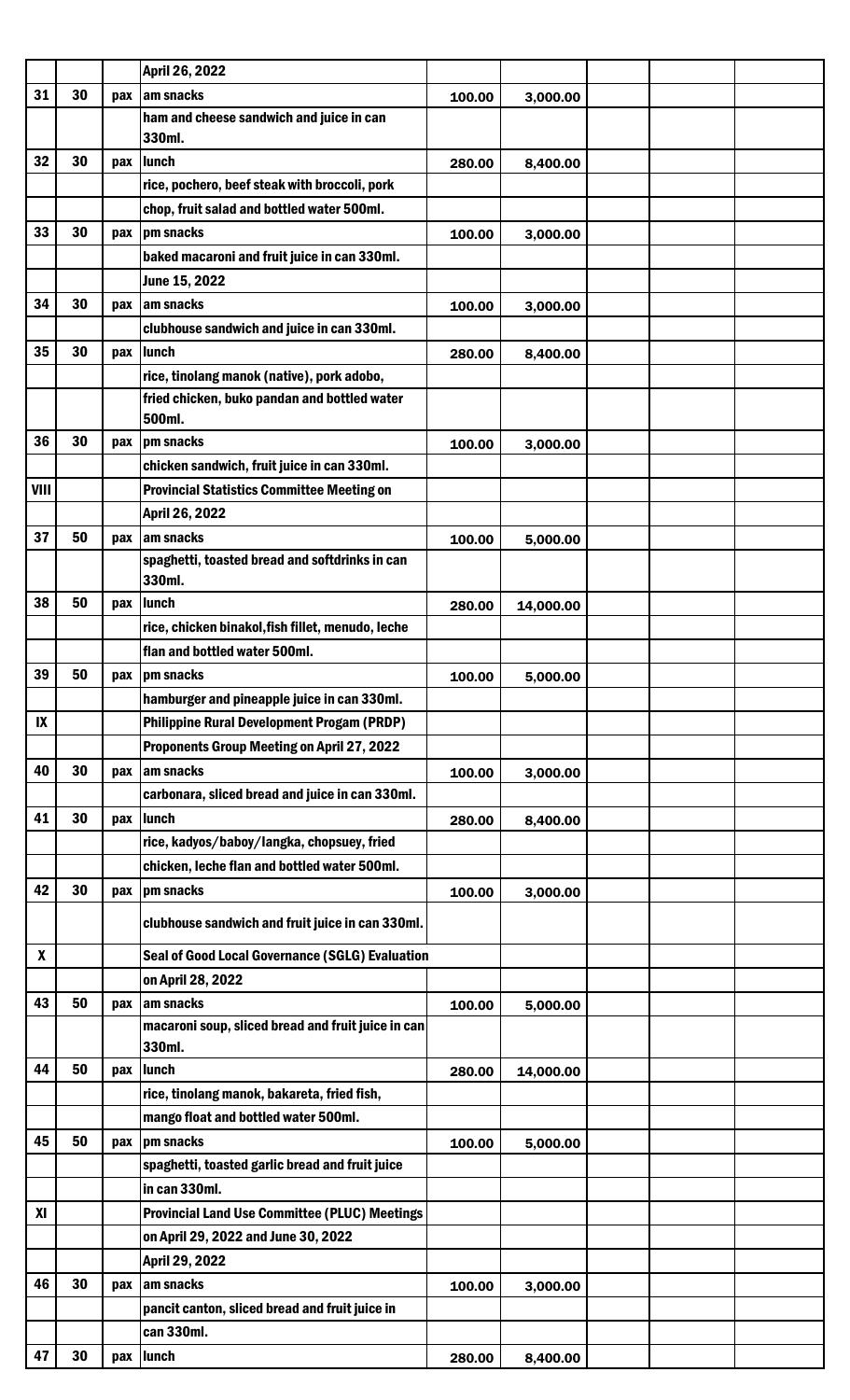|             |    |     | rice, pork sinigang, fried chicken, chopsuey,       |        |           |  |  |
|-------------|----|-----|-----------------------------------------------------|--------|-----------|--|--|
|             |    |     | leche flan and bottled water 500ml.                 |        |           |  |  |
| 48          | 30 | pax | pm snacks                                           | 100.00 | 3,000.00  |  |  |
|             |    |     | hamburger and fruit juice in can 330ml.             |        |           |  |  |
|             |    |     | June 30, 2022                                       |        |           |  |  |
| 49          | 30 | pax | am snacks                                           | 100.00 | 3,000.00  |  |  |
|             |    |     | macaroni soup, sliced bread and fruit juice in      |        |           |  |  |
|             |    |     | can 330ml.                                          |        |           |  |  |
| 50          | 30 | pax | lunch                                               | 280.00 | 8,400.00  |  |  |
|             |    |     | rice, pochero, beef steak with broccoli, fish       |        |           |  |  |
|             |    |     | fillet, chocolate cake and bottled water 500ml.     |        |           |  |  |
| 51          | 30 | pax | pm snacks                                           | 100.00 | 3,000.00  |  |  |
|             |    |     | tuna sandwich and fruit juice in can 330ml.         |        |           |  |  |
| XII         |    |     | <b>Coordination Meeting for Local Producers for</b> |        |           |  |  |
|             |    |     | Product Market on April 29, 2022                    |        |           |  |  |
| 52          | 40 | pax | am snacks                                           | 100.00 | 4,000.00  |  |  |
|             |    |     | baked macaroni, toasted bread and softdrinks        |        |           |  |  |
|             |    |     | in can 330ml.                                       |        |           |  |  |
| 53          | 40 | pax | lunch                                               | 280.00 | 11,200.00 |  |  |
|             |    |     | rice, kare-kare, sweet and sour fish, fried         |        |           |  |  |
|             |    |     | chicken, chocolate cake and bottled water 500ml.    |        |           |  |  |
| <b>XIII</b> |    |     | <b>Provincewide Meeting for Sacada Association</b>  |        |           |  |  |
|             |    |     | on April 28, 2022                                   |        |           |  |  |
| 54          | 50 | pax | am snacks                                           | 100.00 | 5,000.00  |  |  |
|             |    |     | siopao (big), juice in can 330ml.                   |        |           |  |  |
| 55          | 50 |     | pax lunch                                           | 280.00 | 14,000.00 |  |  |
|             |    |     | rice, tinolang manok, pork adobo, grilled fish,     |        |           |  |  |
|             |    |     | fruit salad and bottled water 500ml.                |        |           |  |  |
| 56          | 50 | pax | pm snacks                                           | 100.00 | 5,000.00  |  |  |
|             |    |     | chicken sandwich, fruit juice in can 330ml.         |        |           |  |  |
| <b>XIV</b>  |    |     | <b>Technical Working Group (TWG) Meeting for</b>    |        |           |  |  |
|             |    |     | Sacada on May 4, 2022                               |        |           |  |  |
| 57          | 30 | pax | am snacks                                           | 100.00 | 3,000.00  |  |  |
|             |    |     | carbonara and juice in can 330ml.                   |        |           |  |  |
| 58          | 30 | pax | lunch                                               | 280.00 | 8,400.00  |  |  |
|             |    |     |                                                     |        |           |  |  |
|             |    |     | rice, pochero, buttered chicken, lumpia             |        |           |  |  |
|             |    |     | shanghai, fruit salad and bottled water 500ml.      |        |           |  |  |
| 59          | 30 | pax | pm snacks                                           | 100.00 | 3,000.00  |  |  |
|             |    |     | hamburger and fruit juice in can 330ml.             |        |           |  |  |
| XV          |    |     | <b>Cities and Municipalities Competitiveness</b>    |        |           |  |  |
|             |    |     | Index (CMCI) Meeting on May 5, 2022                 |        |           |  |  |
| 60          | 40 | pax | am snacks                                           | 100.00 | 4,000.00  |  |  |
|             |    |     | carbonara, sliced bread and juice in can 330ml.     |        |           |  |  |
| 61          | 40 | pax | lunch                                               | 280.00 | 11,200.00 |  |  |
|             |    |     | rice, tinolang manok, buttered chicken,             |        |           |  |  |
|             |    |     | chopsuey, fruit salad and bottled water 500ml.      |        |           |  |  |
|             |    |     |                                                     |        |           |  |  |
| 62          | 40 | pax | pm snacks                                           | 100.00 | 4,000.00  |  |  |
|             |    |     | cheese burger and fruit juice in can 330ml.         |        |           |  |  |
| XVI         |    |     | <b>Child Friendly Movement (CFM) Team Meeting</b>   |        |           |  |  |
|             |    |     | on May 6, 2022                                      |        |           |  |  |
| 63          | 30 |     | pax am snacks                                       | 100.00 | 3,000.00  |  |  |
|             |    |     | macaroni soup and juice in can 330ml.               |        |           |  |  |
| 64          | 30 | pax | lunch                                               | 280.00 | 8,400.00  |  |  |
|             |    |     | rice, pork sinigang, fried chicken, chicken         |        |           |  |  |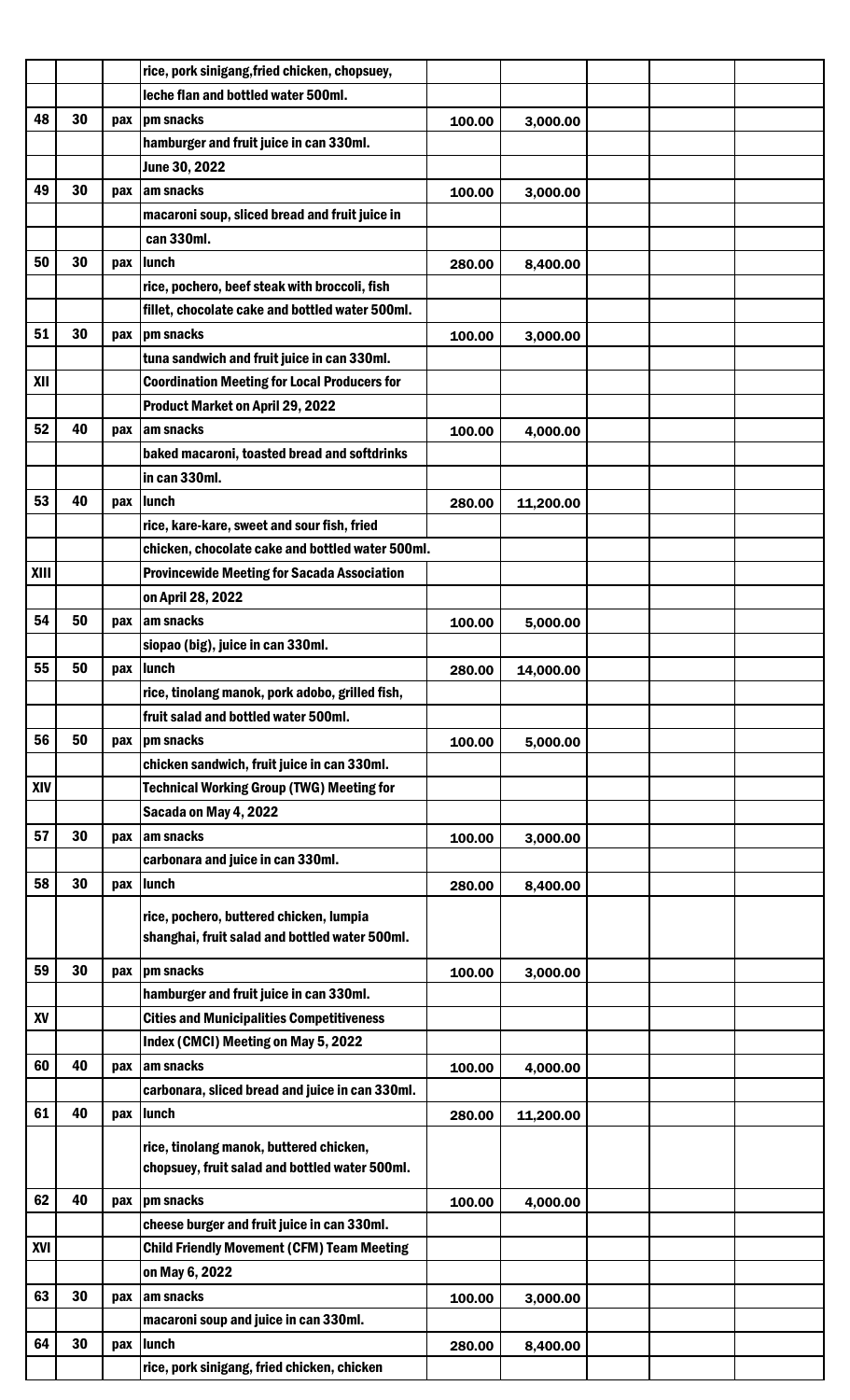|              |    |     | cordon bleu, fruit salad and bottled water 500ml.                      |        |           |  |  |
|--------------|----|-----|------------------------------------------------------------------------|--------|-----------|--|--|
| 65           | 30 |     | pax   pm snacks                                                        | 100.00 | 3,000.00  |  |  |
|              |    |     | clubhouse sandwich and fruit juice in can 330ml.                       |        |           |  |  |
|              |    |     | Sectoral Committee Meetings on May 17-20,                              |        |           |  |  |
| <b>XVII</b>  |    |     | 2022                                                                   |        |           |  |  |
|              |    |     | May 17, 2022                                                           |        |           |  |  |
| 66           | 35 | pax | am snacks                                                              | 100.00 | 3,500.00  |  |  |
|              |    |     | siopao (big) and carbonated drinks in can 330ml.                       |        |           |  |  |
| 67           | 35 |     | pax lunch                                                              | 280.00 | 9,800.00  |  |  |
|              |    |     | rice, afritada, chicken binakol, lechon kawali,                        |        |           |  |  |
|              |    |     | butter chewies and bottled water 500ml.                                |        |           |  |  |
| 68           | 35 | pax | pm snacks                                                              | 100.00 | 3,500.00  |  |  |
|              |    |     | clubhouse sandwich and fruit juice in can 330ml.                       |        |           |  |  |
|              |    |     | May 18, 2022                                                           |        |           |  |  |
| 69           | 35 | pax | am snacks                                                              | 100.00 | 3,500.00  |  |  |
|              |    |     | sotanghon guisado, sliced bread and carbonated<br>drinks in can 330ml. |        |           |  |  |
| 70           | 35 |     |                                                                        |        |           |  |  |
|              |    | pax | <b>Ilunch</b><br>rice, monggo/baboy/langka, grilled fish,              | 280.00 | 9,800.00  |  |  |
|              |    |     |                                                                        |        |           |  |  |
|              |    |     | lechon kawali, butter chewies and bottled                              |        |           |  |  |
|              |    |     | water 500ml.                                                           |        |           |  |  |
| 71           | 35 | pax | pm snacks                                                              | 100.00 | 3,500.00  |  |  |
|              |    |     | cheese burger and fruit juice in can 330ml.                            |        |           |  |  |
|              |    |     | May 19, 2022                                                           |        |           |  |  |
| 72           | 35 | pax | am snacks                                                              | 100.00 | 3,500.00  |  |  |
|              |    |     | spaghetti, toasted bread and fruit juice in                            |        |           |  |  |
|              |    |     | can 330ml.                                                             |        |           |  |  |
| 73           | 35 | pax | lunch                                                                  | 280.00 | 9,800.00  |  |  |
|              |    |     | rice, chicken binakol, chopsuey, pork barbecue,                        |        |           |  |  |
|              |    |     | chocolate cake and bottled water 500ml.                                |        |           |  |  |
| 74           | 35 |     | pax   pm snacks                                                        | 100.00 | 3,500.00  |  |  |
|              |    |     | siopao (big) and fruit juice in can 330ml.                             |        |           |  |  |
|              |    |     | May 20, 2022                                                           |        |           |  |  |
| 75           | 35 | pax | am snacks                                                              | 100.00 | 3,500.00  |  |  |
|              |    |     | carbonara, toasted garlic bread and fruit                              |        |           |  |  |
|              |    |     | juice in can 330ml.                                                    |        |           |  |  |
| 76           | 35 | pax | lunch                                                                  | 280.00 | 9,800.00  |  |  |
|              |    |     | rice, pochero, fried chicken, pork barbecue,                           |        |           |  |  |
|              |    |     | chocolate cake and bottled water 500ml.                                |        |           |  |  |
| 77           | 35 |     | pax   pm snacks                                                        | 100.00 | 3,500.00  |  |  |
|              |    |     | chicken burger and fruit juice in can 330ml.                           |        |           |  |  |
| <b>XVIII</b> |    |     | <b>Strengthening of Civil Society Organization</b>                     |        |           |  |  |
|              |    |     | on May 26, 2022                                                        |        |           |  |  |
| 78           | 50 | pax | am snacks                                                              | 100.00 | 5,000.00  |  |  |
|              |    |     | hamburger and juice in can 330ml.                                      |        |           |  |  |
| 79           | 50 | pax | lunch                                                                  | 280.00 | 14,000.00 |  |  |
|              |    |     | rice, pochero, lechon kawali, fish fillet, mango                       |        |           |  |  |
|              |    |     | float and bottled water 500ml.                                         |        |           |  |  |
| 80           | 50 | pax | pm snacks                                                              | 100.00 | 5,000.00  |  |  |
|              |    |     | clubhouse sandwich and fruit juice in can 330ml.                       |        |           |  |  |
|              |    |     |                                                                        |        |           |  |  |
|              |    |     | Note:                                                                  |        |           |  |  |
|              |    |     | with free flowing water, 3 in 1 coffee, black                          |        |           |  |  |
|              |    |     | coffee, chocolate drink, brown sugar and                               |        |           |  |  |
|              |    |     | creamer during meeting                                                 |        |           |  |  |
|              |    |     | All activities must be served at Caterer's Venue                       |        |           |  |  |